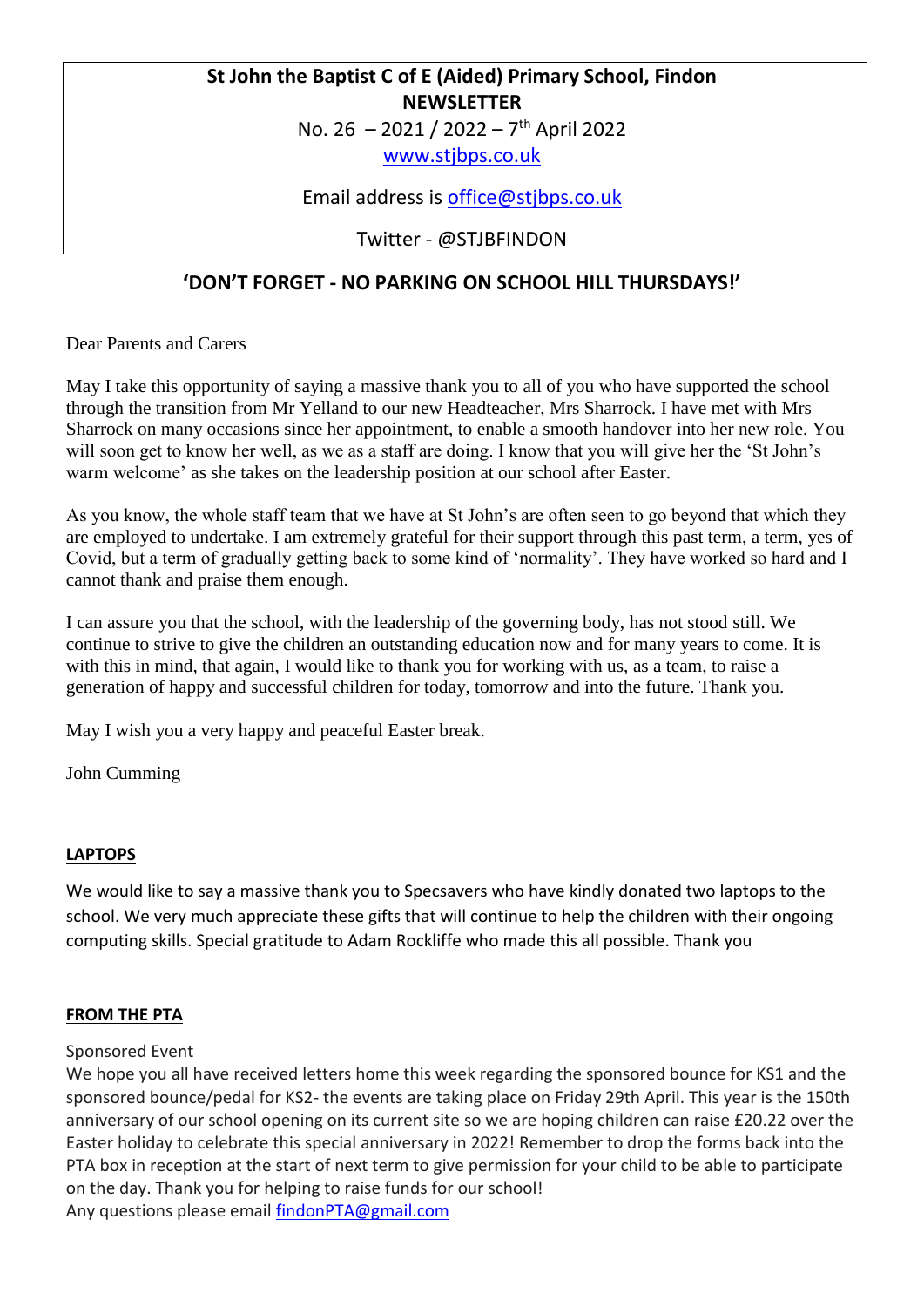#### **SPORTS CLUBS**

In a recent PTA meeting, a number of parents were asking about sporting clubs for their children to attend in order to keep them moving and fit. We know that so many children in our community attend out of school clubs. Therefore, if you know of any that your children enjoy attending and can recommend them to other parents then please would you let the school know via email to the office.

We need a

Club name: Activity: Age group: Venue: Cost: Contact email or phone number: The PTA will then put them on the PTA Facebook page for all parents to see.

Obviously, parents will need to check each club out for their own peace of mind and assurance regarding safeguarding purposes. St John the Baptist CE Primary School does not recommend any of these clubs and cannot take any responsibility for vetting these organisations

#### **FOOTBALL REPORT**

Wednesday 6<sup>th</sup> April 2022

Year 5/6 Football Tournament at The Angmering School

In our first match against St Margrets, Rory started on the bench. We conceded 3 goals from poor defence from all of us, but on the attack we looked lively and threatening as we nearly scored a goal. It was a good game, but they were the better team at the time.

Our next match was against Kenya B. We attacked very well, we drew, but we deserved a goal.

After we played a match against Kenya B, we played against Kenya A. Our defenders were in the right place and our attackers were perfect but William was fouled and it was a free kick. William took the free kick, Kenya A's players stood no chance and William scored a great free kick! It now became 1-0. Kenya A took a kick off. They did some great passing and they almost scored a goal but it wasn't enough. They also scored an own goal!! Then it was 2-0.

East Preston were the last team we played. We lost 4-0 but the referee made some questionable decisions and they scored from these.

The tournament standings were:

1<sup>st</sup> St Margaret - Australia 14 points: GD 13

2<sup>nd</sup> East Preston- Trinidad and Tobago 14 points: GD 11

3<sup>rd</sup> St John the Baptist- New Zealand 7 points: GD -5

4 th St Georgian Gardens-Kenya B 7 points -10

5<sup>th</sup> St Georgian Gardens- Kenya A 4 points -

Thank you to Mr. Gwynn and the Angmering School Sports Ambassadors for running this event

Aiden and Evan